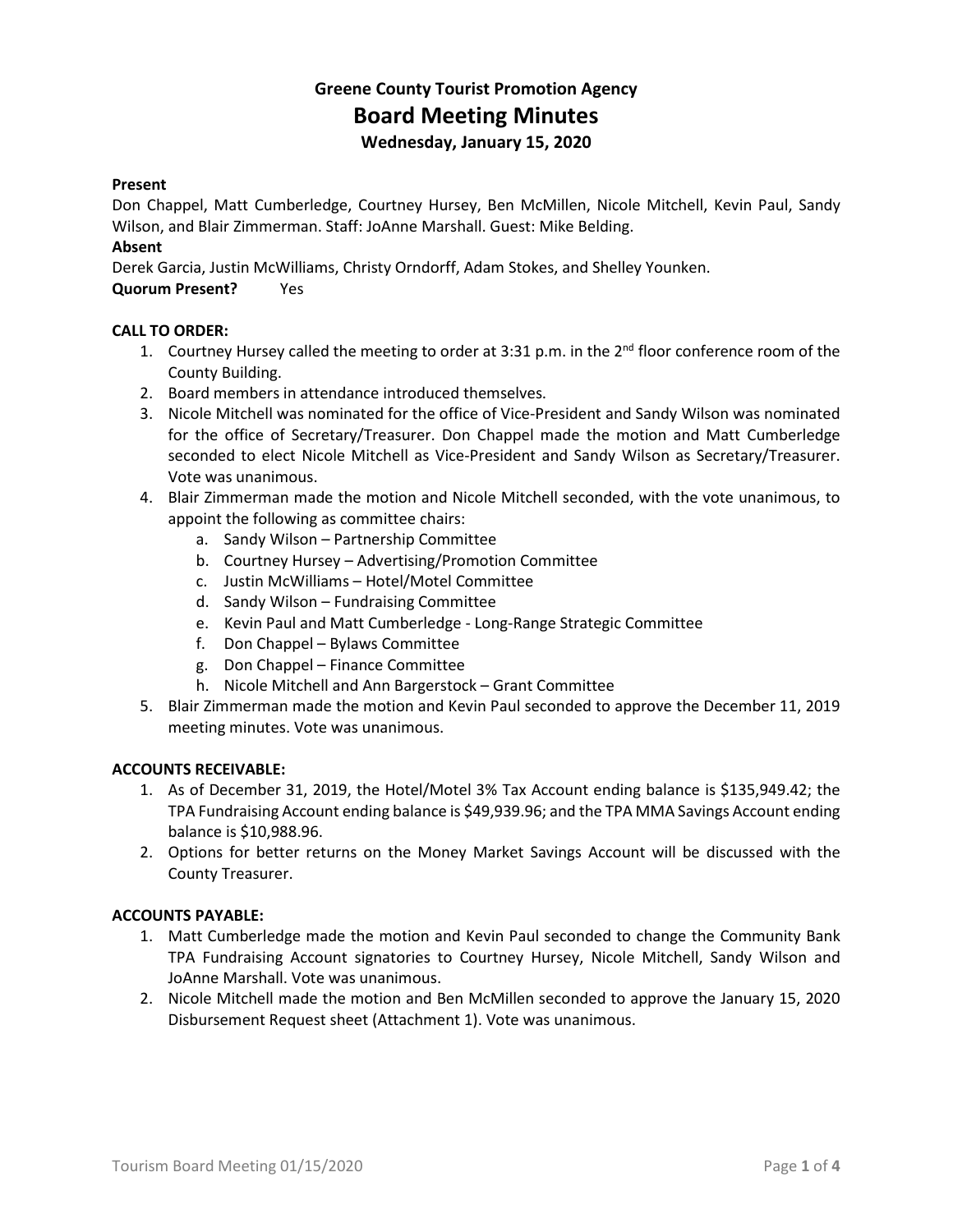### **DIRECTOR REPORT:**

- 1. JoAnne Marshall attended the Pittsburgh & It's Countryside meeting on Monday, January 13 hosted by Butler County. Representatives from VisitPITTSBURGH, Lawrence County, Mercer County, Armstrong County, Beaver County and Laurel Highlands were present. Future outcomes include working together as a region to market our area and seeking funding.
- 2. The Upper Ohio Valley Regional Tourism meeting is scheduled for Wednesday, January 22 in New Martinsville WV.
- 3. There will be a Pennsylvania Tourism Summit in Harrisburg on March 25-26 for Destination Marketing Organizations and all sectors of the travel and tourism industry.
- 4. A social media push is planned for National Plan for Vacation Day on Tuesday, January 28.
- 5. Two anniversaries for 2020 include the  $50<sup>th</sup>$  Annual Washington & Greene Counties' Covered Bridge Festival with Carmichaels Covered Bridge as one of the initial festival sites, and the 50<sup>th</sup> Anniversary Gross National Product Concert at Waynesburg University.

### **COMMITTEE REPORTS**

### **Advertising**

- 1. Thirty-nine ads were sold for the 2020 Official Visitor Guide with a total revenue of \$8,175 surpassing our goal of \$7,500. Feature stories include a reprint from the GreeneScene Community Magazine, a reprint from the Greene County Magazine, and new content written by Matt Cumberledge. The timeline for proofing and review allows delivery of the product in time for the Annual Partnership Meeting.
- 2. Three mock-ups of the cover for the Visitor Guide were reviewed by the board. The single image of the Scott Covered Bridge was the majority favorite.
- 3. Ben McMillen made the motion and Kevin Paul seconded to award the 2020 Official Visitor Guide print bid of 25,000 quantity with 40 pages plus the cover to Rhodes & Hammers Printing for \$14,645. Vote was unanimous.
- 4. Blair Zimmerman made the motion and Don Chappel seconded to award the Greene County Map print bid of 10,000 quantity to Rhodes & Hammers Printing for \$4,388. Vote was unanimous.
- 5. Blair Zimmerman made the motion and Matt Cumberledge seconded to award the Greene County Map large scale print bid of 6 quantity to Rhodes & Hammers Printing for \$650. Vote was unanimous.
- 6. JoAnne Marshall presented the draft of the 2019 Social Media Key Metrics which reflected 856,218-page impressions to Facebook users in 33 states and 13 countries.
- 7. The board will decline advertising at this time in Herald-Standard's Laurel Highlands Magazine due to budget constraints, but will revisit the publication if finances permit.
- 8. Don Chappel made the motion and Sandy Wilson seconded for the Tourism Office to attend Observer-Reporter's Kid's Fest on March 7 and The Greater Pittsburgh Food Truck Festival on May 22-24.

### **Bylaws**

*Nothing to report at this time.*

### **Finance**

*Nothing to report at this time.*

### **Fundraising**

*Nothing to report at this time.*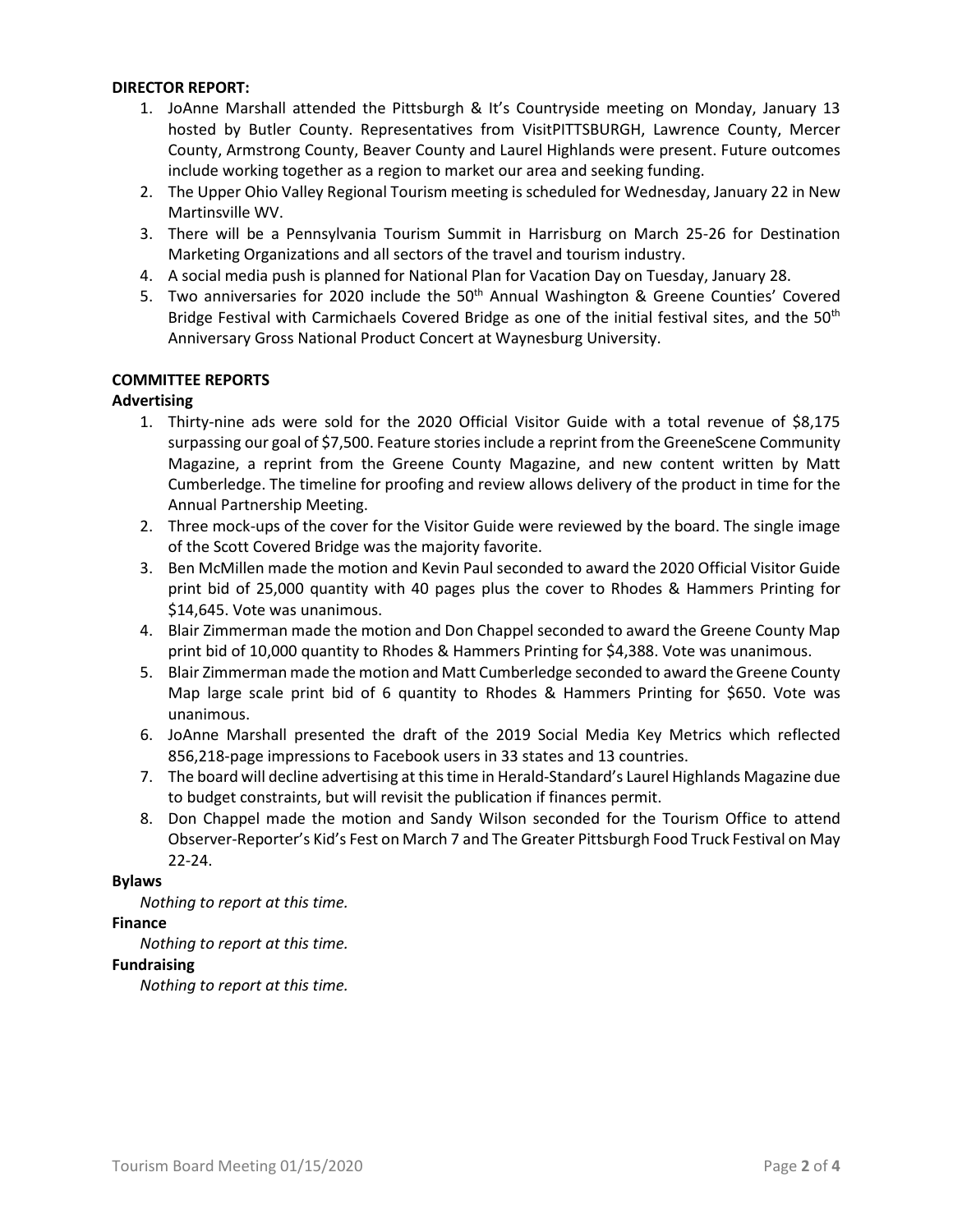### **Grants**

- 1. Nicole Mitchell made the motion and Sandy Wilson seconded to approve the final disbursement for the capital grants of \$2,500 for Jacktown Fair Board's Commercial Hall Heat/Air Project, \$1,000 for Warrior Trail Association's Trail Improvement Project, and \$2,500 for Rivers of Steel Heritage Corporation's W.A. Young & Sons Foundry and Machine Shop Preservation Phase 3 Project. Vote was unanimous.
- 2. Matt Cumberledge made the motion and Ben McMillen seconded to approve the final disbursement for the advertising grants of \$500 for The Perfect Arrangement & Lily Bees' Tri-State Marketing Initiative, and \$200 for Warrior Trail Association's Trail Marketing Project. Vote was unanimous.
- 3. Don Chappel made the motion and Kevin Paul seconded to approve the final disbursement for the advertising grant of \$150 for Nathanael Greene CDC's Holiday Craft Blast pending committee review. Vote was unanimous.
- 4. The 2020 Grant Program applications will be reviewed by the Grant Committee and their recommendations will be presented to the board in February. The board will then submit their final recommendations to the Greene County Commissioners for approval. Distribution of grant awards will be announced during the Commissioners public meeting the third week of February and grant awardees will be recognized during the Annual Partnership Meeting.

### **Hotel/Motel Tax**

1. Hotel occupancy for November 2019 was 41.4% with an average daily room rate of \$86.71 and revenue per available room at \$35.94.

### **Long-Range Strategic Planning**

*Nothing to report at this time.*

### **Partnership**

- 1. Greene County Farmer's Association, Fashion Shoppe, ManKind Gentlemens Cuts, Momma's Flags, and Waynesburg Sewing Center joined as partners.
- 2. Currently the Tourism Office has received 108 out of 120 renewals, 8 new partnerships, and 5 cancellations for 2020.

#### **OLD BUSINESS:**

*Nothing to report at this time.*

#### **NEW BUSINESS:**

- 1. The Annual Partnership Meeting will be held on Wednesday, March 4 at Valley View Farm Venue. A keynote speaker will be added to the agenda and Donna Holdorf, executive director of National Road Heritage Corridor, has agreed to speak on working together to create a destination and an experience. Sponsorship opportunities will be available.
- 2. Conversation has begun with the Red Brick Firm and PRSSA from Waynesburg University to offer a Social Media Panel for Tourism Partners in April.

### **PUBLIC COMMENT:**

*Nothing to report at this time.*

#### **ADJOURNMENT:**

1. The meeting adjourned at 4:50 p.m. by a motion from Blair Zimmerman and seconded by Matt Cumberledge. The next meeting will be Wednesday, February 12 at 3:30 p.m. in the  $2^{nd}$  Floor Conference Room of the County Building.

*Minutes submitted by JoAnne Marshall, Tourism Director.*